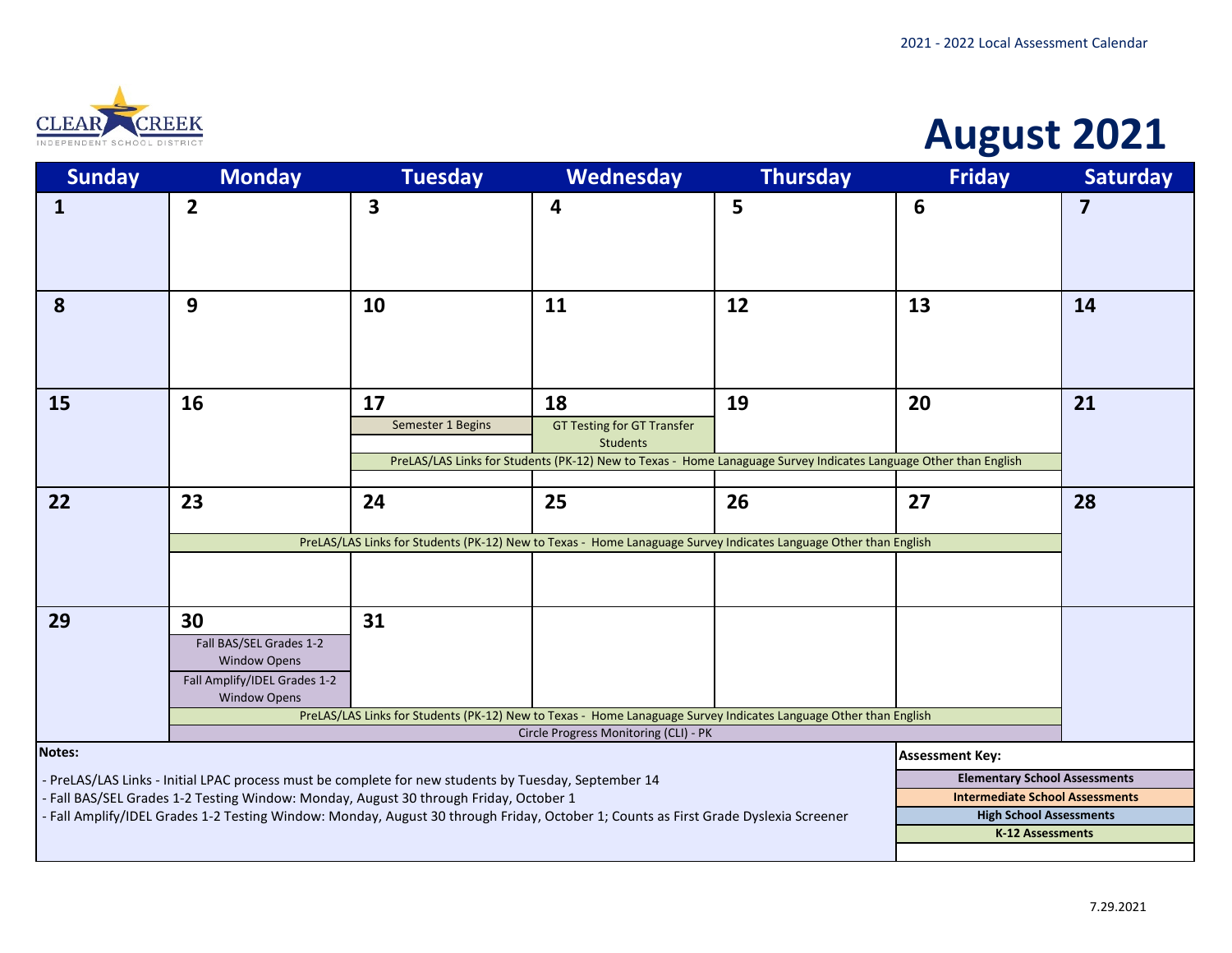

# **September 2021**

| <b>Sunday</b> | <b>Monday</b>                                                                                                           | <b>Tuesday</b>          | Wednesday                                                                                                                           | <b>Thursday</b>             | <b>Friday</b>                          | <b>Saturday</b> |  |  |  |
|---------------|-------------------------------------------------------------------------------------------------------------------------|-------------------------|-------------------------------------------------------------------------------------------------------------------------------------|-----------------------------|----------------------------------------|-----------------|--|--|--|
|               |                                                                                                                         |                         | 1                                                                                                                                   | $\overline{2}$              | 3                                      | 4               |  |  |  |
|               |                                                                                                                         |                         | PreLAS/LAS Links for Students (PK-12) New to Texas - Home Lanaguage Survey Indicates Language Other than English                    |                             |                                        |                 |  |  |  |
|               |                                                                                                                         |                         | Circle Progress Monitoring (CLI) - PK                                                                                               |                             |                                        |                 |  |  |  |
|               |                                                                                                                         |                         |                                                                                                                                     |                             |                                        |                 |  |  |  |
| 5             | 6                                                                                                                       | $\overline{\mathbf{z}}$ | 8                                                                                                                                   | 9                           | 10                                     | 11              |  |  |  |
|               | <b>HOLIDAY</b>                                                                                                          |                         |                                                                                                                                     |                             |                                        |                 |  |  |  |
|               |                                                                                                                         |                         | Circle Progress Monitoring (CLI) - PK                                                                                               |                             |                                        |                 |  |  |  |
|               |                                                                                                                         |                         |                                                                                                                                     |                             |                                        |                 |  |  |  |
| 12            | 13                                                                                                                      | 14                      | 15                                                                                                                                  | <b>16</b>                   | 17                                     | 18              |  |  |  |
|               | PreLAS/LAS Links for Students (PK-12) New to Texas<br>High School Late Arrival<br>Circle Progress Monitoring (CLI) - PK |                         |                                                                                                                                     |                             |                                        |                 |  |  |  |
|               |                                                                                                                         |                         |                                                                                                                                     |                             |                                        |                 |  |  |  |
|               |                                                                                                                         |                         |                                                                                                                                     |                             |                                        |                 |  |  |  |
| 19            | 20                                                                                                                      | 21                      | 22                                                                                                                                  | 23                          | 24                                     | 25              |  |  |  |
|               | Circle Progress Monitoring (CLI) - PK                                                                                   |                         |                                                                                                                                     |                             |                                        |                 |  |  |  |
|               |                                                                                                                         |                         |                                                                                                                                     |                             |                                        |                 |  |  |  |
|               |                                                                                                                         |                         |                                                                                                                                     |                             |                                        |                 |  |  |  |
| 26            | 27                                                                                                                      | 28                      | 29                                                                                                                                  | 30                          |                                        |                 |  |  |  |
|               |                                                                                                                         |                         |                                                                                                                                     | Kindergarten and Grade 2 GT |                                        |                 |  |  |  |
|               |                                                                                                                         |                         |                                                                                                                                     | Screening begins            |                                        |                 |  |  |  |
|               |                                                                                                                         |                         |                                                                                                                                     |                             |                                        |                 |  |  |  |
| Notes:        |                                                                                                                         |                         |                                                                                                                                     |                             | <b>Assessment Key:</b>                 |                 |  |  |  |
|               | - Fall BAS/SEL Grades 1-2 Testing Window: Monday, August 30 through Friday, October 1                                   |                         |                                                                                                                                     |                             | <b>Elementary School Assessments</b>   |                 |  |  |  |
|               |                                                                                                                         |                         | - Fall Amplify/IDEL Grades 1-2 Testing Window: Monday, August 30 through Friday, October 1; Counts as First Grade Dyslexia Screener |                             | <b>Intermediate School Assessments</b> |                 |  |  |  |
|               | - PreLAS/LAS Links - Initial LPAC process must be complete for new students by Tuesday, September 14                    |                         |                                                                                                                                     |                             | <b>High School Assessments</b>         |                 |  |  |  |
|               | <b>K-12 Assessments</b>                                                                                                 |                         |                                                                                                                                     |                             |                                        |                 |  |  |  |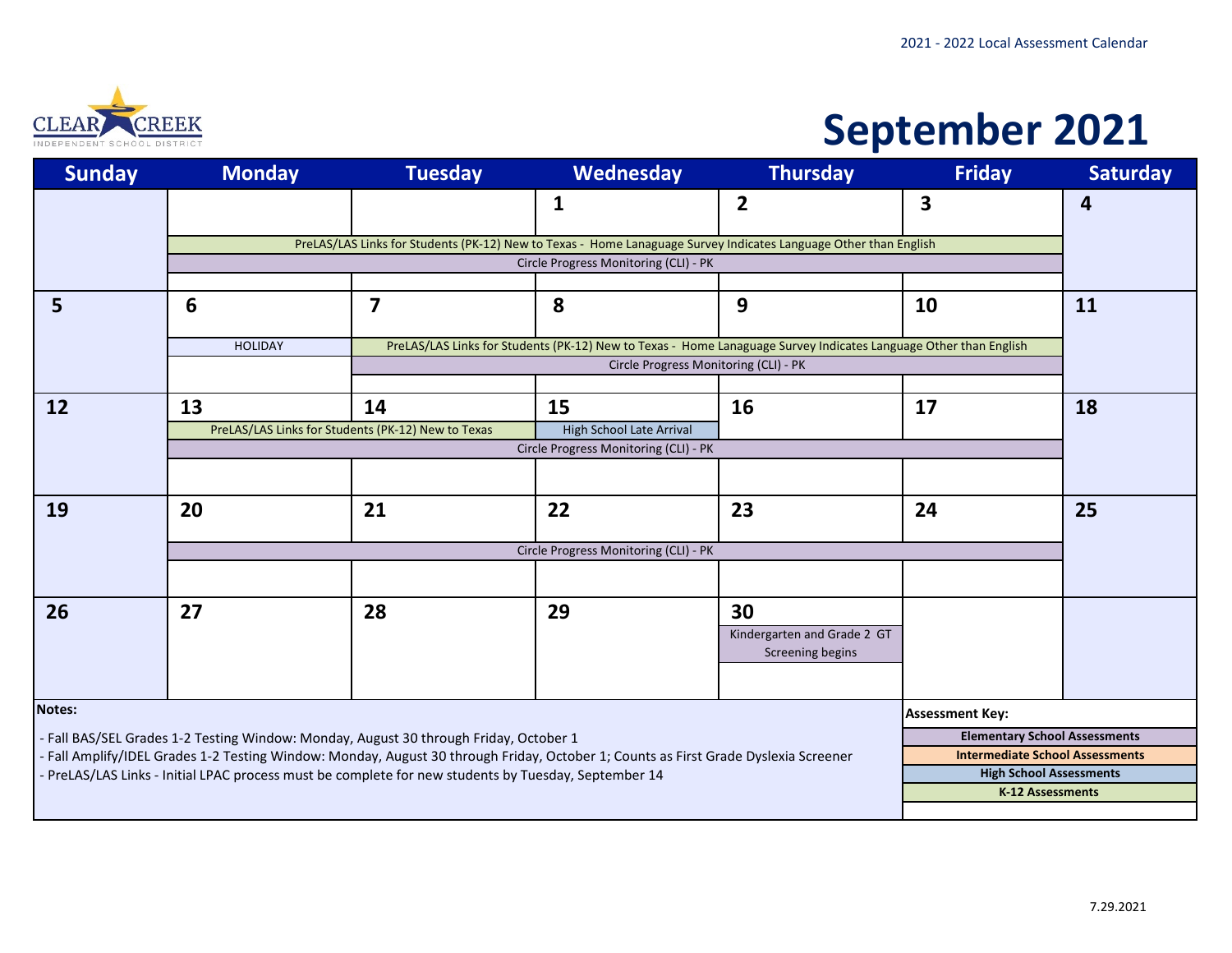

#### **October 2021**

| <b>Sunday</b>           | <b>Monday</b>                                                                                                                                                                                 | <b>Tuesday</b>                                  | <b>Wednesday</b>                                          | <b>Thursday</b>         | <b>Friday</b>                                                                                                                                                         | <b>Saturday</b> |
|-------------------------|-----------------------------------------------------------------------------------------------------------------------------------------------------------------------------------------------|-------------------------------------------------|-----------------------------------------------------------|-------------------------|-----------------------------------------------------------------------------------------------------------------------------------------------------------------------|-----------------|
|                         |                                                                                                                                                                                               |                                                 |                                                           |                         | $\mathbf{1}$<br>Fall BAS/SEL Grades 1-2<br><b>Window Closes</b><br>Fall Amplify/IDEL<br>Grades 1-2 Window Closes<br><b>GT Testing Referrals Due</b><br>Dreambox - K-5 | $\overline{2}$  |
| $\overline{\mathbf{3}}$ | $\overline{\mathbf{4}}$<br><b>GT Testing for Newly Referred</b><br><b>Students Begins</b>                                                                                                     | 5<br>Fall BAS/SEL Kinder<br><b>Window Opens</b> | $6\phantom{1}6$<br>Dreambox Data - Kindergarten - Grade 5 | $\overline{\mathbf{z}}$ | 8<br>Fall BAS/SEL Grades 1-2 Scores<br>Due in Aware                                                                                                                   | 9               |
|                         |                                                                                                                                                                                               | Fall Amplify/IDEL Kinder<br><b>Window Opens</b> |                                                           |                         | <b>Early Release</b><br><b>Early Release</b>                                                                                                                          |                 |
| 10                      | 11<br><b>STUDENT HOLIDAY</b>                                                                                                                                                                  | 12                                              | 13<br>PSAT 8/9 and/or PSAT MNSQT                          | 14                      | 15                                                                                                                                                                    | 16              |
| 17                      | 18                                                                                                                                                                                            | 19                                              | 20<br><b>High School Late Arrival</b>                     | 21                      | 22                                                                                                                                                                    | 23              |
| 24                      | 25                                                                                                                                                                                            | 26                                              | 27                                                        | 28                      | 29                                                                                                                                                                    | 30              |
| 31                      |                                                                                                                                                                                               |                                                 |                                                           |                         |                                                                                                                                                                       |                 |
| <b>Notes:</b>           |                                                                                                                                                                                               |                                                 |                                                           |                         | <b>Assessment Key:</b>                                                                                                                                                |                 |
|                         | - Last day to enter BAS/SEL Grades 1-2 Scores in Eduphoria Aware: Friday, October 8                                                                                                           |                                                 |                                                           |                         | <b>Elementary School Assessments</b><br><b>Intermediate School Assessments</b>                                                                                        |                 |
|                         | - Fall BAS/SEL Kindergarten Testing Window: Tuesday, October 5 through Friday, November 12<br>- Fall Amplify/IDEL Kindergarten Testing Window: Tuesday, October 5 through Friday, November 12 | <b>High School Assessments</b>                  |                                                           |                         |                                                                                                                                                                       |                 |
|                         |                                                                                                                                                                                               |                                                 |                                                           |                         | K-12 Assessments                                                                                                                                                      |                 |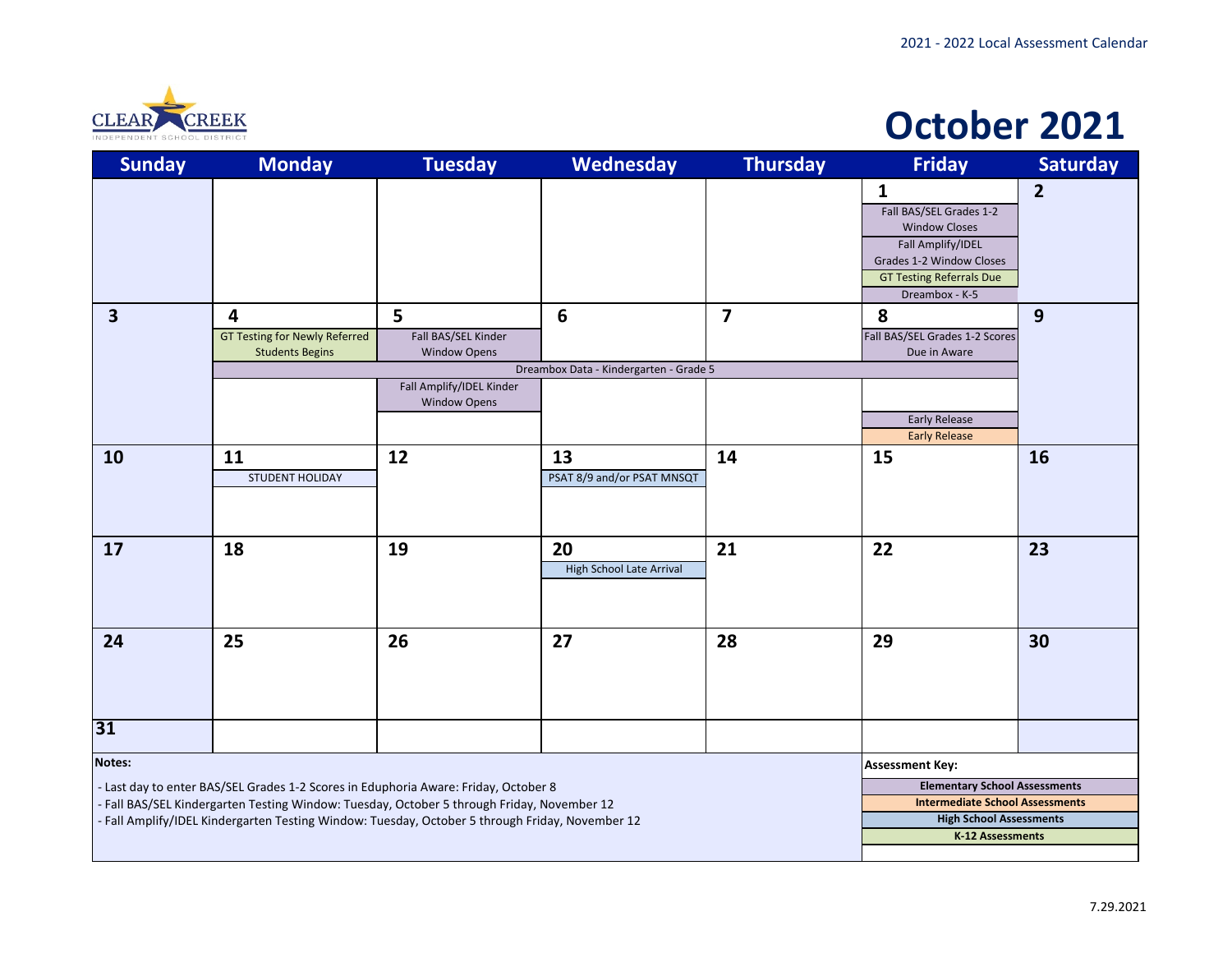

### **November 2021**

| <b>Sunday</b>           | <b>Monday</b>                                | <b>Tuesday</b>                                                                                | Wednesday                              | <b>Thursday</b> | <b>Friday</b>                                             | <b>Saturday</b> |
|-------------------------|----------------------------------------------|-----------------------------------------------------------------------------------------------|----------------------------------------|-----------------|-----------------------------------------------------------|-----------------|
|                         | $\mathbf{1}$                                 | $\overline{2}$                                                                                | 3                                      | 4               | 5                                                         | 6               |
|                         |                                              |                                                                                               |                                        |                 |                                                           |                 |
|                         |                                              |                                                                                               | Dreambox Data - Kindergarten - Grade 5 |                 |                                                           |                 |
|                         |                                              |                                                                                               |                                        |                 |                                                           |                 |
| $\overline{\mathbf{z}}$ | 8                                            | 9                                                                                             | 10                                     | 11              | 12                                                        | 13              |
|                         |                                              |                                                                                               | <b>High School Late Arrival</b>        |                 | Fall BAS/SEL Kinder                                       |                 |
|                         |                                              |                                                                                               |                                        |                 | <b>Window Closes</b><br>Fall Amplify/IDEL Kinder          |                 |
|                         |                                              |                                                                                               |                                        |                 | <b>Window Closes</b>                                      |                 |
|                         |                                              |                                                                                               | Dreambox Data - Kindergarten - Grade 5 |                 |                                                           |                 |
| 14                      | 15                                           | 16                                                                                            | 17                                     | 18              | 19                                                        | 20              |
|                         |                                              |                                                                                               |                                        |                 | Fall BAS/SEL Kindergarten                                 |                 |
|                         |                                              |                                                                                               |                                        |                 | Scores Due in Aware                                       |                 |
|                         |                                              |                                                                                               |                                        |                 |                                                           |                 |
| 21                      | 22                                           | 23                                                                                            | 24                                     | 25              | 26                                                        | 27              |
|                         |                                              |                                                                                               |                                        |                 |                                                           |                 |
|                         |                                              |                                                                                               | <b>THANKSGIVING HOLIDAYS</b>           |                 |                                                           |                 |
|                         |                                              |                                                                                               |                                        |                 |                                                           |                 |
| 28                      | 29                                           | 30                                                                                            |                                        |                 |                                                           |                 |
|                         |                                              |                                                                                               |                                        |                 |                                                           |                 |
|                         |                                              |                                                                                               |                                        |                 |                                                           |                 |
|                         |                                              |                                                                                               |                                        |                 |                                                           |                 |
| <b>Notes:</b>           |                                              |                                                                                               |                                        |                 | <b>Assessment Key:</b>                                    |                 |
|                         | - GT Screeninng/Testing continues this month |                                                                                               |                                        |                 | <b>Elementary School Assessments</b>                      |                 |
|                         |                                              | - Fall BAS/SEL Kindergarten Testing Window: Tuesday, October 5 through Friday, November 12    |                                        |                 | <b>Intermediate School Assessments</b>                    |                 |
|                         |                                              | Fall Amplify/IDEL Kindergarten Testing Window: Tuesday, October 5 through Friday, November 12 |                                        |                 | <b>High School Assessments</b><br><b>K-12 Assessments</b> |                 |
|                         |                                              | - Last day to enter BAS/SEL Kindergarten Scores in Eduphoria Aware: Friday, November 19       |                                        |                 |                                                           |                 |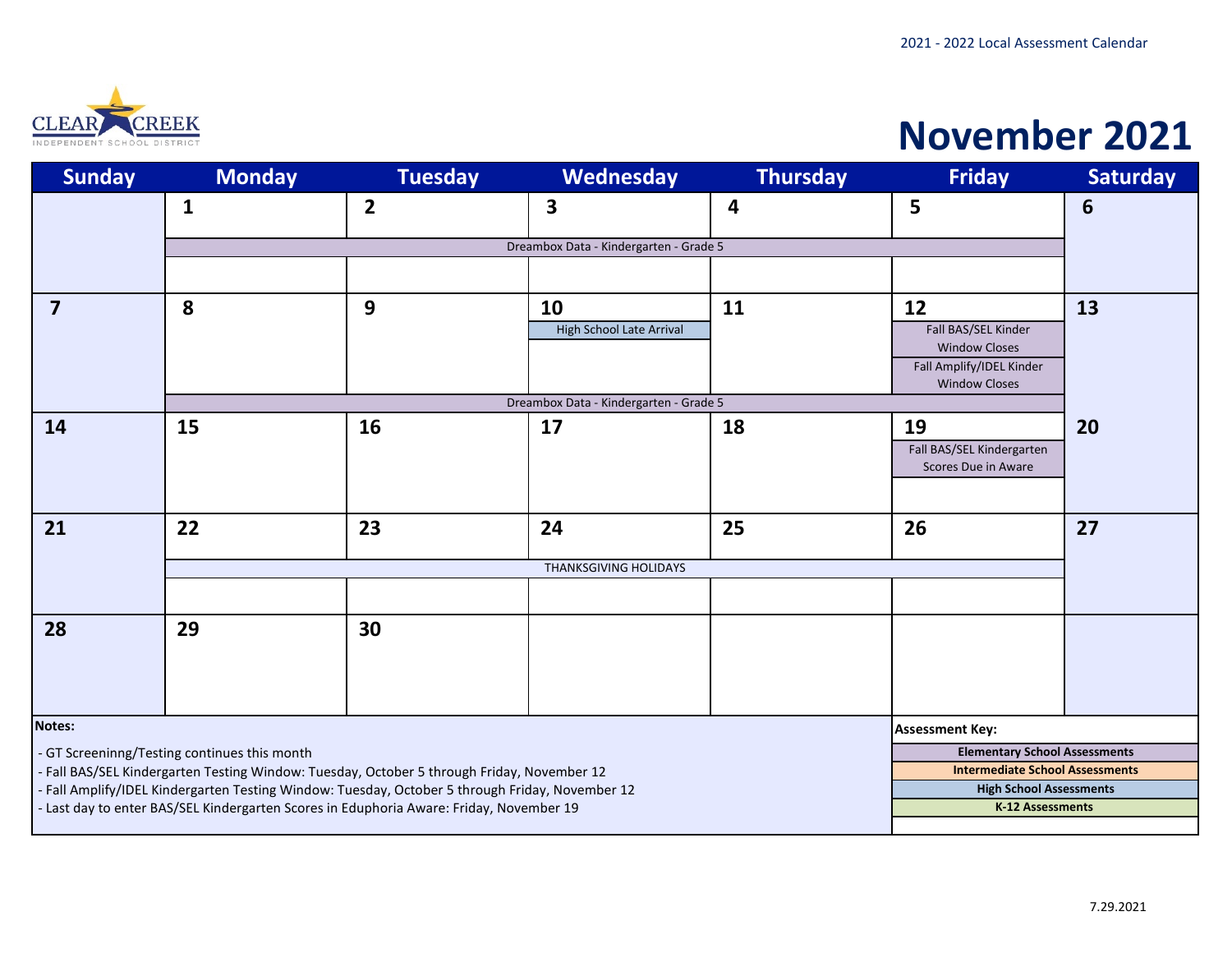

#### **December 2021**

| <b>Sunday</b> | <b>Monday</b>                                                                                                           | <b>Tuesday</b>                                                                                                                | Wednesday                                                                                                  | <b>Thursday</b>                        | <b>Friday</b>                          | <b>Saturday</b> |
|---------------|-------------------------------------------------------------------------------------------------------------------------|-------------------------------------------------------------------------------------------------------------------------------|------------------------------------------------------------------------------------------------------------|----------------------------------------|----------------------------------------|-----------------|
|               |                                                                                                                         |                                                                                                                               | 1                                                                                                          | $\overline{2}$                         | $\overline{\mathbf{3}}$                | 4               |
|               |                                                                                                                         |                                                                                                                               |                                                                                                            | Dreambox Data - Kindergarten - Grade 5 |                                        |                 |
|               |                                                                                                                         |                                                                                                                               |                                                                                                            |                                        |                                        |                 |
| 5             | 6                                                                                                                       | $\overline{\mathbf{z}}$                                                                                                       | 8                                                                                                          | 9                                      | 10                                     | 11              |
|               |                                                                                                                         |                                                                                                                               | <b>STAAR EOC Administration</b>                                                                            |                                        |                                        |                 |
|               |                                                                                                                         | STAAR EOC - English I                                                                                                         | STAAR EOC - Algebra I                                                                                      | STAAR EOC - English II                 | <b>STAAR EOC - Biology</b>             |                 |
|               |                                                                                                                         |                                                                                                                               | <b>STAAR EOC - US History</b>                                                                              |                                        |                                        |                 |
|               |                                                                                                                         | Math CBA - Grades 3, 4, 5                                                                                                     | Reading CBA - Grades 3, 4, 5<br>Dreambox Data - Kindergarten - Grade 5                                     | Science CBA - Grades 3, 4, 5           |                                        |                 |
|               |                                                                                                                         |                                                                                                                               |                                                                                                            |                                        |                                        |                 |
| 12            | 13                                                                                                                      | 14                                                                                                                            | 15                                                                                                         | 16                                     | 17                                     | 18              |
|               |                                                                                                                         |                                                                                                                               | <b>STAAR EOC Administration Make-ups</b>                                                                   |                                        |                                        |                 |
|               |                                                                                                                         |                                                                                                                               | <b>Intermediate Semester Exams</b>                                                                         |                                        | Semester 1 Ends                        |                 |
|               | Science On Level Grades 6-8, Science Honors - Grades 6-8, Math On Level Grades 6-7, Math Honors Grades 6-7,             |                                                                                                                               |                                                                                                            |                                        |                                        |                 |
|               |                                                                                                                         |                                                                                                                               | Math Grade 8 - All Levels, Algebra I Honors, Social Studies Grades 6-8, English Language Arts - Grades 6-8 |                                        | <b>Early Release</b>                   |                 |
|               |                                                                                                                         |                                                                                                                               | High School Semester Exams                                                                                 |                                        |                                        |                 |
|               |                                                                                                                         |                                                                                                                               |                                                                                                            |                                        |                                        |                 |
|               | Algebra 1, Geometry, Statistics, Algebraic Reasoning, College Prep Math, Precalculus, Algebra 2, Biology, IPC, Physics, |                                                                                                                               |                                                                                                            |                                        |                                        |                 |
|               |                                                                                                                         | Chemistry - On Level and Honors, World Geography, World History, U.S. History, English I, English II, English III, English IV |                                                                                                            |                                        |                                        |                 |
|               |                                                                                                                         |                                                                                                                               |                                                                                                            |                                        |                                        |                 |
| 19            | 20                                                                                                                      | 21                                                                                                                            | 22                                                                                                         | 23                                     | 24                                     | 25              |
|               |                                                                                                                         |                                                                                                                               | <b>WINTER HOLIDAYS</b>                                                                                     |                                        |                                        |                 |
|               |                                                                                                                         |                                                                                                                               |                                                                                                            |                                        |                                        |                 |
|               |                                                                                                                         |                                                                                                                               |                                                                                                            |                                        |                                        |                 |
| 26            | 27                                                                                                                      | 28                                                                                                                            | 29                                                                                                         | 30                                     | 31                                     |                 |
|               |                                                                                                                         |                                                                                                                               |                                                                                                            |                                        |                                        |                 |
|               |                                                                                                                         |                                                                                                                               | <b>WINTER HOLIDAYS</b>                                                                                     |                                        |                                        |                 |
|               |                                                                                                                         |                                                                                                                               |                                                                                                            |                                        |                                        |                 |
|               |                                                                                                                         |                                                                                                                               |                                                                                                            |                                        |                                        |                 |
| Notes:        |                                                                                                                         |                                                                                                                               |                                                                                                            |                                        | <b>Assessment Key:</b>                 |                 |
|               | - Semester Exams: Administration dates follow campus scheduling                                                         |                                                                                                                               |                                                                                                            |                                        | <b>Elementary School Assessments</b>   |                 |
|               |                                                                                                                         |                                                                                                                               |                                                                                                            |                                        | <b>Intermediate School Assessments</b> |                 |
|               |                                                                                                                         |                                                                                                                               |                                                                                                            |                                        | <b>High School Assessments</b>         |                 |
|               |                                                                                                                         |                                                                                                                               |                                                                                                            |                                        | K-12 Assessments                       |                 |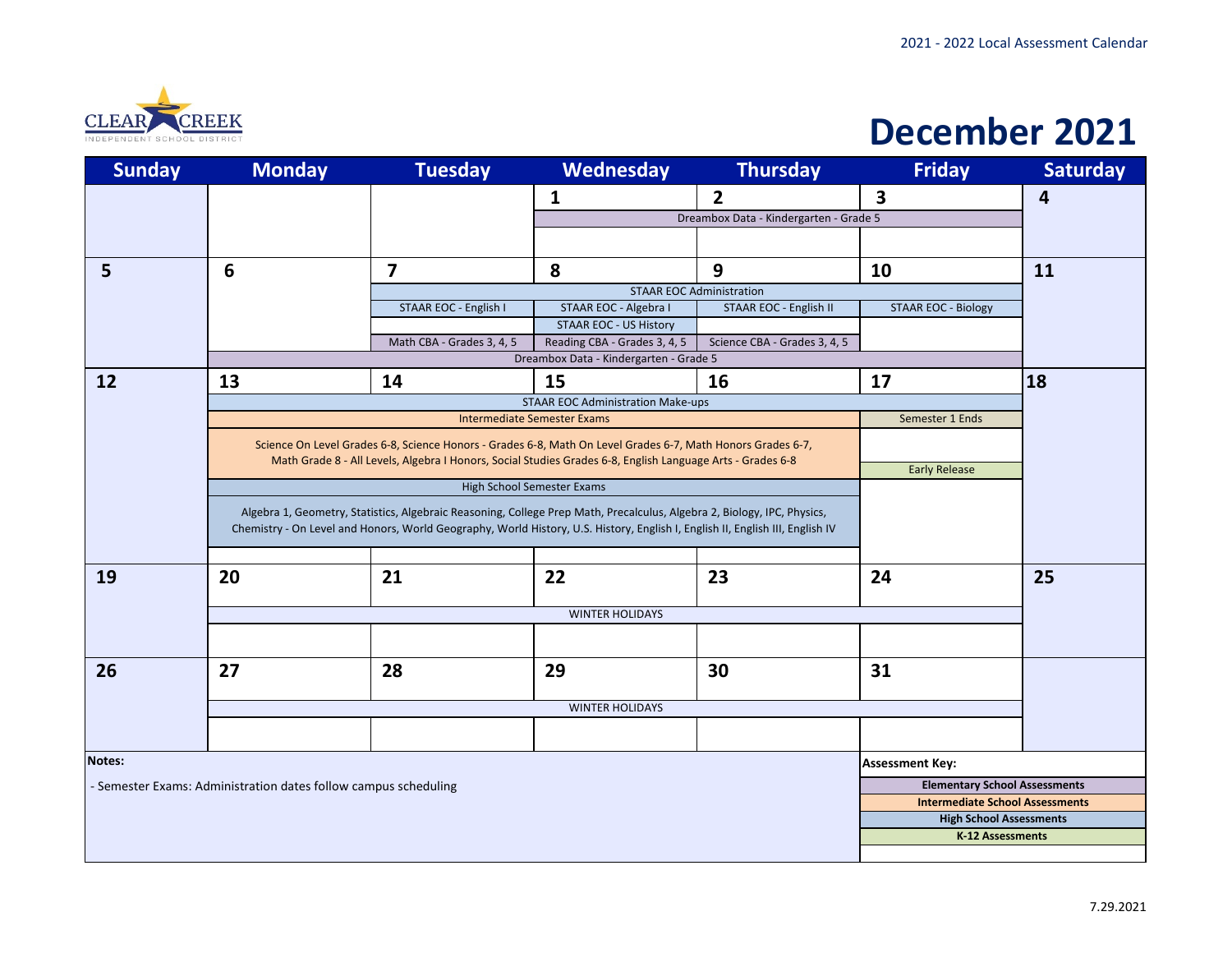

#### **January 2022**

| <b>Sunday</b>  | <b>Monday</b>              | <b>Tuesday</b>                        | Wednesday                             | <b>Thursday</b>                       | <b>Friday</b>                                      | <b>Saturday</b> |  |  |
|----------------|----------------------------|---------------------------------------|---------------------------------------|---------------------------------------|----------------------------------------------------|-----------------|--|--|
|                |                            |                                       |                                       |                                       |                                                    | $\mathbf{1}$    |  |  |
|                |                            |                                       |                                       |                                       |                                                    |                 |  |  |
| $\overline{2}$ | $\overline{\mathbf{3}}$    | 4                                     | 5                                     | 6                                     | $\overline{\mathbf{z}}$                            | 8               |  |  |
|                |                            | STUDENT HOLIDAYS                      | Semester 2 Begins                     |                                       |                                                    |                 |  |  |
|                |                            |                                       |                                       | Circle Progress Monitoring (CLI) - PK |                                                    |                 |  |  |
|                |                            |                                       |                                       |                                       |                                                    |                 |  |  |
| 9              | 10                         | 11                                    | 12                                    | 13                                    | 14                                                 | 15              |  |  |
|                |                            |                                       |                                       |                                       |                                                    |                 |  |  |
|                | GT Testing - Kinder begins |                                       |                                       |                                       |                                                    |                 |  |  |
|                |                            |                                       | Circle Progress Monitoring (CLI) - PK |                                       |                                                    |                 |  |  |
|                | 17                         | 18                                    | 19                                    | 20                                    | 21                                                 | 22              |  |  |
| <b>16</b>      |                            |                                       |                                       |                                       |                                                    |                 |  |  |
|                | <b>HOLIDAY</b>             |                                       |                                       |                                       |                                                    |                 |  |  |
|                |                            |                                       |                                       |                                       |                                                    |                 |  |  |
| 23             | 24                         | 25                                    | 26                                    | 27                                    | 28                                                 | 29              |  |  |
|                |                            | Circle Progress Monitoring (CLI) - PK |                                       |                                       |                                                    |                 |  |  |
|                |                            |                                       |                                       |                                       |                                                    |                 |  |  |
|                |                            |                                       |                                       |                                       |                                                    |                 |  |  |
| 30             | 31                         |                                       |                                       |                                       |                                                    |                 |  |  |
|                |                            |                                       |                                       |                                       |                                                    |                 |  |  |
|                |                            |                                       |                                       |                                       |                                                    |                 |  |  |
| <b>Notes:</b>  |                            |                                       |                                       |                                       | <b>Assessment Key:</b>                             |                 |  |  |
|                |                            |                                       |                                       |                                       | <b>Elementary School Assessments</b>               |                 |  |  |
|                |                            |                                       |                                       |                                       | <b>Intermediate School Assessments</b>             |                 |  |  |
|                |                            |                                       |                                       |                                       | <b>High School Assessments</b><br>K-12 Assessments |                 |  |  |
|                |                            |                                       |                                       |                                       |                                                    |                 |  |  |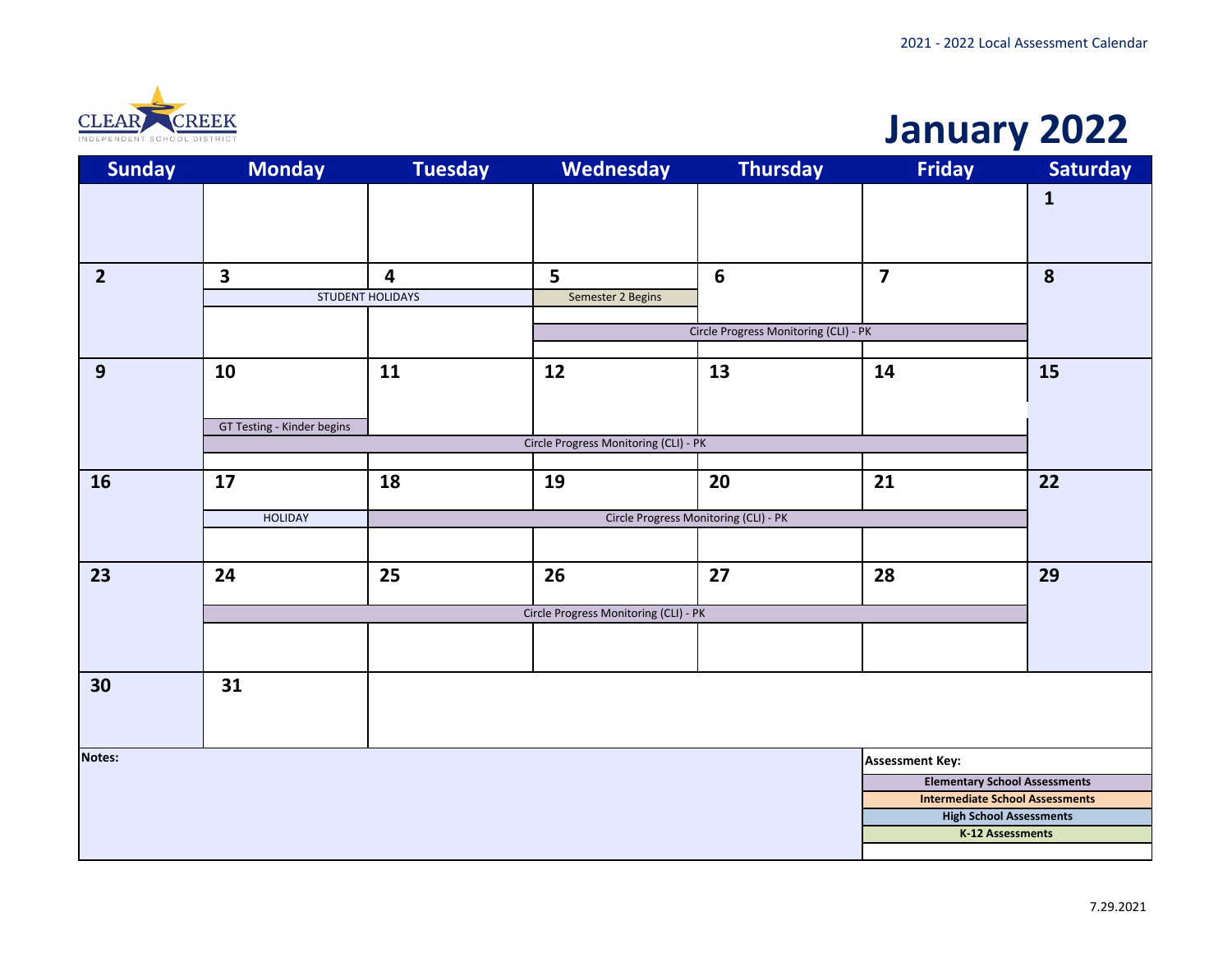

## **February 2022**

| <b>Sunday</b>   | <b>Monday</b>                                                                                                              | <b>Tuesday</b> | Wednesday                                             | <b>Thursday</b> | <b>Friday</b>                                                                  | <b>Saturday</b> |  |  |
|-----------------|----------------------------------------------------------------------------------------------------------------------------|----------------|-------------------------------------------------------|-----------------|--------------------------------------------------------------------------------|-----------------|--|--|
|                 |                                                                                                                            | $\mathbf{1}$   | $\overline{2}$<br>High School Late Arrival            | 3               | 4                                                                              | 5               |  |  |
|                 |                                                                                                                            |                | Dreambox Data - Kindergarten - Grade 5                |                 |                                                                                |                 |  |  |
| $6\phantom{1}6$ | $\overline{\mathbf{z}}$                                                                                                    | 8              | 9                                                     | 10              | 11                                                                             | 12              |  |  |
|                 |                                                                                                                            |                | Dreambox Data - Kindergarten - Grade 5                |                 |                                                                                |                 |  |  |
|                 |                                                                                                                            |                |                                                       |                 |                                                                                |                 |  |  |
| 13              | 14                                                                                                                         | 15             | 16                                                    | 17              | 18                                                                             | 19              |  |  |
|                 |                                                                                                                            |                | <b>STAAR Stand-Alone Field Test (selected sample)</b> |                 | <b>Early Release</b>                                                           |                 |  |  |
|                 |                                                                                                                            |                |                                                       |                 | <b>Early Release</b>                                                           |                 |  |  |
| 20              | 21                                                                                                                         | 22             | 23                                                    | 24              | 25                                                                             | 26              |  |  |
|                 | <b>STUDENT HOLIDAY</b><br>TELPAS (Grades K-12) and TELPAS Alternate (Grades 2-12) Listening, Speaking, Reading and Writing |                |                                                       |                 |                                                                                |                 |  |  |
|                 |                                                                                                                            |                |                                                       |                 |                                                                                |                 |  |  |
| 27              | 28                                                                                                                         |                |                                                       |                 |                                                                                |                 |  |  |
|                 |                                                                                                                            |                |                                                       |                 |                                                                                |                 |  |  |
|                 |                                                                                                                            |                |                                                       |                 |                                                                                |                 |  |  |
| <b>Notes:</b>   |                                                                                                                            |                |                                                       |                 | <b>Assessment Key:</b>                                                         |                 |  |  |
|                 |                                                                                                                            |                |                                                       |                 | <b>Elementary School Assessments</b><br><b>Intermediate School Assessments</b> |                 |  |  |
|                 |                                                                                                                            |                |                                                       |                 | <b>High School Assessments</b>                                                 |                 |  |  |
|                 |                                                                                                                            |                |                                                       |                 | K-12 Assessments                                                               |                 |  |  |
|                 |                                                                                                                            |                |                                                       |                 |                                                                                |                 |  |  |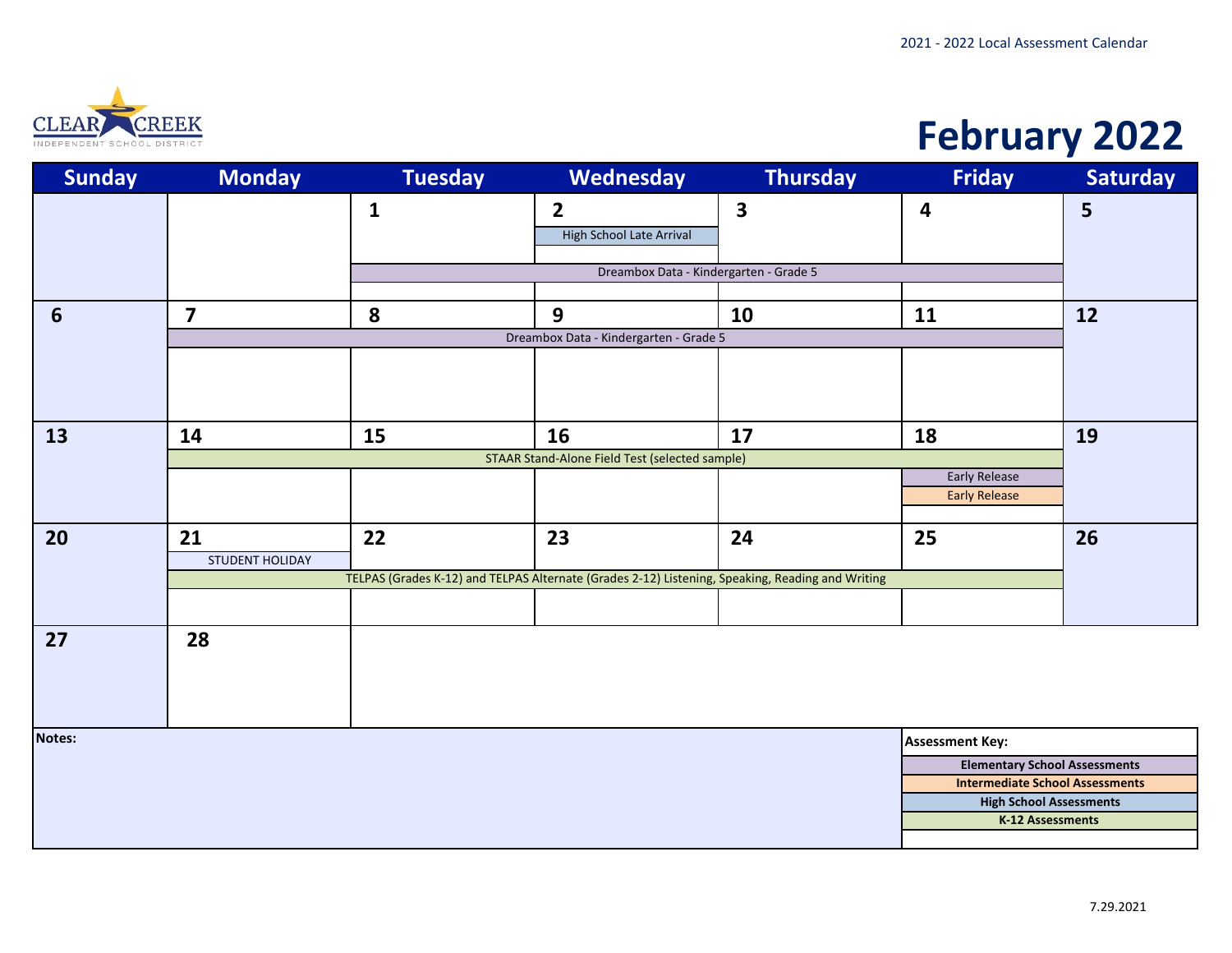

## **March 2022**

| <b>Sunday</b>   | <b>Monday</b>                                                                                                                                  | <b>Tuesday</b>                                                                                   | Wednesday                                         | <b>Thursday</b>      | <b>Friday</b>                        | <b>Saturday</b> |  |  |  |
|-----------------|------------------------------------------------------------------------------------------------------------------------------------------------|--------------------------------------------------------------------------------------------------|---------------------------------------------------|----------------------|--------------------------------------|-----------------|--|--|--|
|                 |                                                                                                                                                | $\mathbf{1}$                                                                                     | $\overline{2}$                                    | 3                    | 4                                    | 5               |  |  |  |
|                 | GT Services r Kinder Begins                                                                                                                    |                                                                                                  | <b>High School Late Arrival</b>                   |                      |                                      |                 |  |  |  |
|                 | TELPAS (Grades K-12) and TELPAS Alternate (Grades 2-12) Listening, Speaking, Reading and Writing                                               |                                                                                                  |                                                   |                      |                                      |                 |  |  |  |
|                 | Dreambox Data - Kindergarten - Fifth Grade                                                                                                     |                                                                                                  |                                                   |                      |                                      |                 |  |  |  |
|                 |                                                                                                                                                |                                                                                                  |                                                   |                      |                                      |                 |  |  |  |
| $6\phantom{1}6$ | $\overline{7}$                                                                                                                                 | 8                                                                                                | 9                                                 | 10                   | 11                                   | 12              |  |  |  |
|                 |                                                                                                                                                |                                                                                                  |                                                   |                      | Q3 Grading Period Ends               |                 |  |  |  |
|                 |                                                                                                                                                |                                                                                                  |                                                   |                      |                                      |                 |  |  |  |
|                 | TELPAS (Grades K-12) and TELPAS Alternate (Grades 2-12) Listening, Speaking, Reading and Writing<br>Dreambox Data - Kindergarten - Fifth Grade |                                                                                                  |                                                   |                      |                                      |                 |  |  |  |
|                 |                                                                                                                                                |                                                                                                  |                                                   |                      | <b>Early Release</b>                 |                 |  |  |  |
|                 |                                                                                                                                                |                                                                                                  |                                                   |                      | <b>Early Release</b>                 |                 |  |  |  |
| 13              | 14                                                                                                                                             | 15                                                                                               | 16                                                | 17                   | 18                                   | 19              |  |  |  |
|                 |                                                                                                                                                |                                                                                                  |                                                   |                      |                                      |                 |  |  |  |
|                 | <b>SPRING BREAK</b>                                                                                                                            |                                                                                                  |                                                   |                      |                                      |                 |  |  |  |
|                 |                                                                                                                                                |                                                                                                  |                                                   |                      |                                      |                 |  |  |  |
|                 |                                                                                                                                                |                                                                                                  |                                                   |                      |                                      |                 |  |  |  |
| 20              | 21                                                                                                                                             | 22                                                                                               | 23                                                | 24                   | 25                                   | 26              |  |  |  |
|                 | <b>SAT<sup>®</sup></b> School Day<br>TELPAS (Grades K-12) and TELPAS Alternate (Grades 2-12) Listening, Speaking, Reading and Writing          |                                                                                                  |                                                   |                      |                                      |                 |  |  |  |
|                 |                                                                                                                                                |                                                                                                  | <b>STAAR Alternate 2 - Teacher Preview Window</b> |                      |                                      |                 |  |  |  |
|                 |                                                                                                                                                | Math BM - Grades 3, 4, 5                                                                         | Reading BM - Grades 3, 4, 5                       | Science BM - Grade 5 |                                      |                 |  |  |  |
|                 |                                                                                                                                                |                                                                                                  |                                                   |                      |                                      |                 |  |  |  |
| 27              | 28                                                                                                                                             | 29                                                                                               | 30                                                | 31                   |                                      |                 |  |  |  |
|                 |                                                                                                                                                |                                                                                                  | <b>High School Late Arrival</b>                   |                      |                                      |                 |  |  |  |
|                 |                                                                                                                                                | TELPAS (Grades K-12) and TELPAS Alternate (Grades 2-12) Listening, Speaking, Reading and Writing |                                                   |                      |                                      |                 |  |  |  |
|                 |                                                                                                                                                |                                                                                                  | STAAR Alternate 2- Grades 3-8 and EOC             |                      |                                      |                 |  |  |  |
|                 |                                                                                                                                                |                                                                                                  |                                                   |                      |                                      |                 |  |  |  |
| Notes:          |                                                                                                                                                |                                                                                                  |                                                   |                      | <b>Assessment Key:</b>               |                 |  |  |  |
|                 |                                                                                                                                                |                                                                                                  |                                                   |                      | <b>Elementary School Assessments</b> |                 |  |  |  |
|                 | <b>Intermediate School Assessments</b>                                                                                                         |                                                                                                  |                                                   |                      |                                      |                 |  |  |  |
|                 |                                                                                                                                                |                                                                                                  |                                                   |                      | <b>High School Assessments</b>       |                 |  |  |  |
|                 |                                                                                                                                                |                                                                                                  |                                                   |                      | K-12 Assessments                     |                 |  |  |  |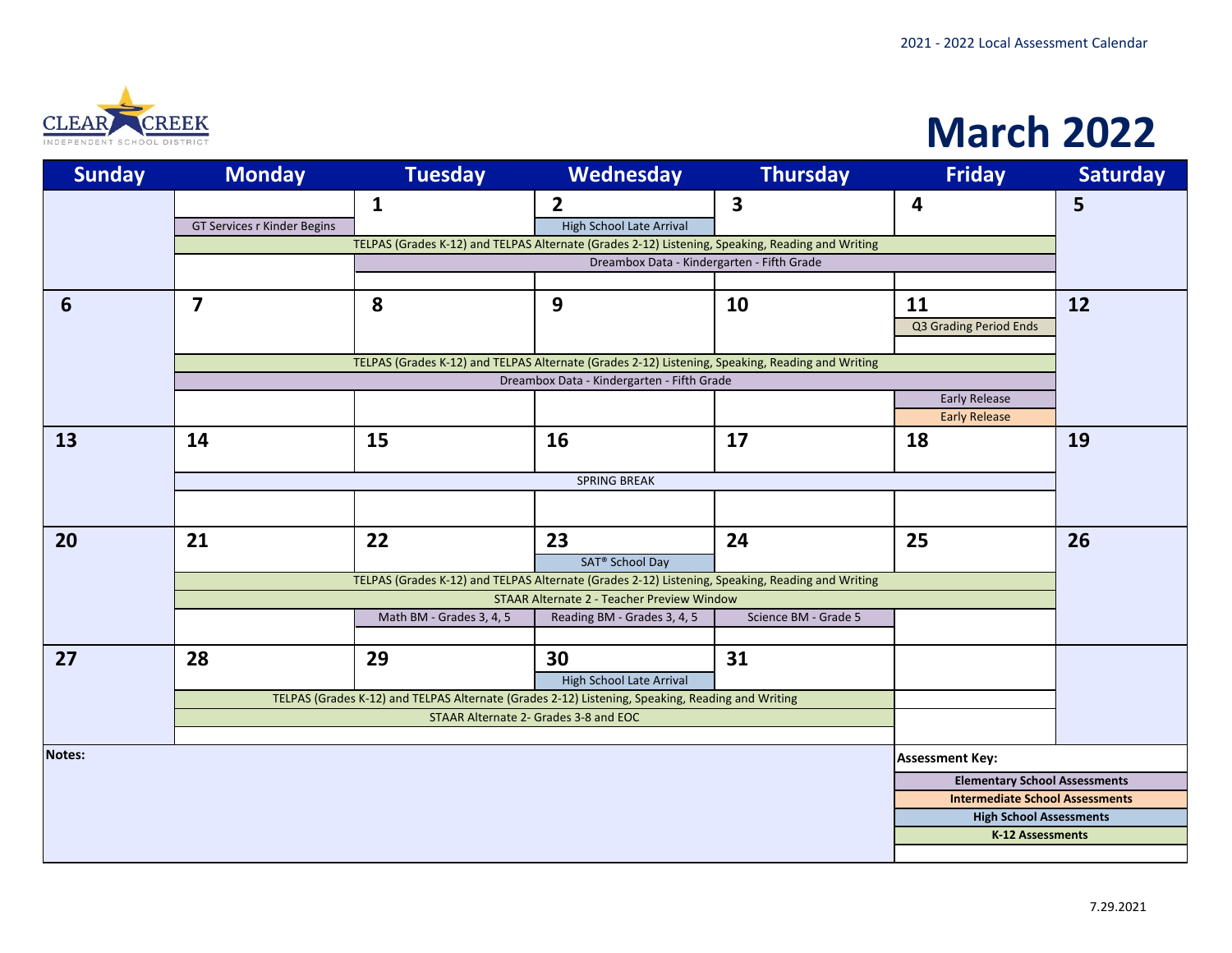

#### **April 2022**

| <b>Sunday</b> | <b>Monday</b>                                                                                                                      | <b>Tuesday</b>        | Wednesday                                                                                                        | <b>Thursday</b>                 | <b>Friday</b>                          | <b>Saturday</b> |  |  |
|---------------|------------------------------------------------------------------------------------------------------------------------------------|-----------------------|------------------------------------------------------------------------------------------------------------------|---------------------------------|----------------------------------------|-----------------|--|--|
|               |                                                                                                                                    |                       |                                                                                                                  |                                 | 1                                      | $\overline{2}$  |  |  |
|               |                                                                                                                                    |                       |                                                                                                                  |                                 | <b>TELPAS - Grades K-12 and</b>        |                 |  |  |
|               |                                                                                                                                    |                       |                                                                                                                  |                                 | TELPAS Alternate - 2-12                |                 |  |  |
|               |                                                                                                                                    |                       |                                                                                                                  |                                 | STAAR Alt 2 - 3-8 and EOC              |                 |  |  |
|               |                                                                                                                                    |                       |                                                                                                                  |                                 | Dreambox - K-5                         |                 |  |  |
| 3             | 4                                                                                                                                  | 5                     | 6                                                                                                                | $\overline{\mathbf{z}}$         | 8                                      | 9               |  |  |
|               | STAAR Alternate 2 - Grades 3-8 and EOC                                                                                             |                       |                                                                                                                  |                                 |                                        |                 |  |  |
|               |                                                                                                                                    |                       |                                                                                                                  | <b>STAAR EOC Administration</b> |                                        |                 |  |  |
|               |                                                                                                                                    | STAAR EOC - English I |                                                                                                                  | STAAR EOC - English II          |                                        |                 |  |  |
|               |                                                                                                                                    |                       | Dreambox Data - Kindergarten - Grade 5                                                                           |                                 |                                        |                 |  |  |
|               |                                                                                                                                    |                       |                                                                                                                  |                                 |                                        |                 |  |  |
| 10            | 11                                                                                                                                 | 12                    | 13                                                                                                               | 14                              | 15                                     | 16              |  |  |
|               | STAAR Alternate 2 - Grades 3-8 and EOC<br><b>HOLIDAY</b>                                                                           |                       |                                                                                                                  |                                 |                                        |                 |  |  |
|               | Spring BAS/SEL K-2<br><b>Window Opens</b>                                                                                          |                       |                                                                                                                  |                                 |                                        |                 |  |  |
|               | SpringAmplify/IDEL K-2                                                                                                             |                       |                                                                                                                  |                                 |                                        |                 |  |  |
|               | <b>Window Opens</b>                                                                                                                |                       |                                                                                                                  |                                 |                                        |                 |  |  |
| 17            | 18                                                                                                                                 | 19                    | 20                                                                                                               | 21                              | 22                                     | 23              |  |  |
|               | STAAR Alternate 2 - Grades 3-8 and EOC                                                                                             |                       |                                                                                                                  |                                 |                                        |                 |  |  |
|               | Problem Solving Assessment - Grade 1<br>PreLAS for Indentified English Learners - PK-K                                             |                       |                                                                                                                  |                                 |                                        |                 |  |  |
|               | LAS Links Spanish for English Proficent Students (K-5) in Dual Language                                                            |                       |                                                                                                                  |                                 |                                        |                 |  |  |
|               |                                                                                                                                    |                       | Circle Progress Monitoring (CLI) - PK                                                                            |                                 |                                        |                 |  |  |
| 24            | 25                                                                                                                                 | 26                    | 27                                                                                                               | 28                              | 29                                     | 30              |  |  |
|               |                                                                                                                                    |                       | STAAR Alternate 2 - Grades 3-8 and EOC                                                                           |                                 |                                        |                 |  |  |
|               |                                                                                                                                    |                       | PreLAS for Indentified English Learners - PK-K                                                                   |                                 |                                        |                 |  |  |
|               |                                                                                                                                    |                       | LAS Links Spanish for English Proficent Students (K-5) in Dual Language<br>Circle Progress Monitoring (CLI) - PK |                                 |                                        |                 |  |  |
|               | <b>Early Release</b>                                                                                                               |                       |                                                                                                                  |                                 |                                        |                 |  |  |
|               |                                                                                                                                    |                       |                                                                                                                  |                                 | <b>Early Release</b>                   |                 |  |  |
| Notes:        |                                                                                                                                    |                       |                                                                                                                  |                                 | <b>Assessment Key:</b>                 |                 |  |  |
|               | - Spring BAS/SEL Grades K-2 Testing Window: Monday, April 11 through Friday, May 13                                                |                       |                                                                                                                  |                                 | <b>Elementary School Assessments</b>   |                 |  |  |
|               | - Spring Amplify/IDEL Grades K-2 Testing Window: Monday, April 11 through Friday, May 13; Counts as Kindergarten Dyslexia Screener |                       |                                                                                                                  |                                 | <b>Intermediate School Assessments</b> |                 |  |  |
|               | - PreLAS Grades PK-K Testing Window: Monday, April 18 through Wednesday, May 18                                                    |                       |                                                                                                                  |                                 | <b>High School Assessments</b>         |                 |  |  |
|               | - LAS Links Spanish Grades K-5 Testing Window: Monday, April 18 through Wednesday, May 18                                          |                       |                                                                                                                  |                                 | K-12 Assessments                       |                 |  |  |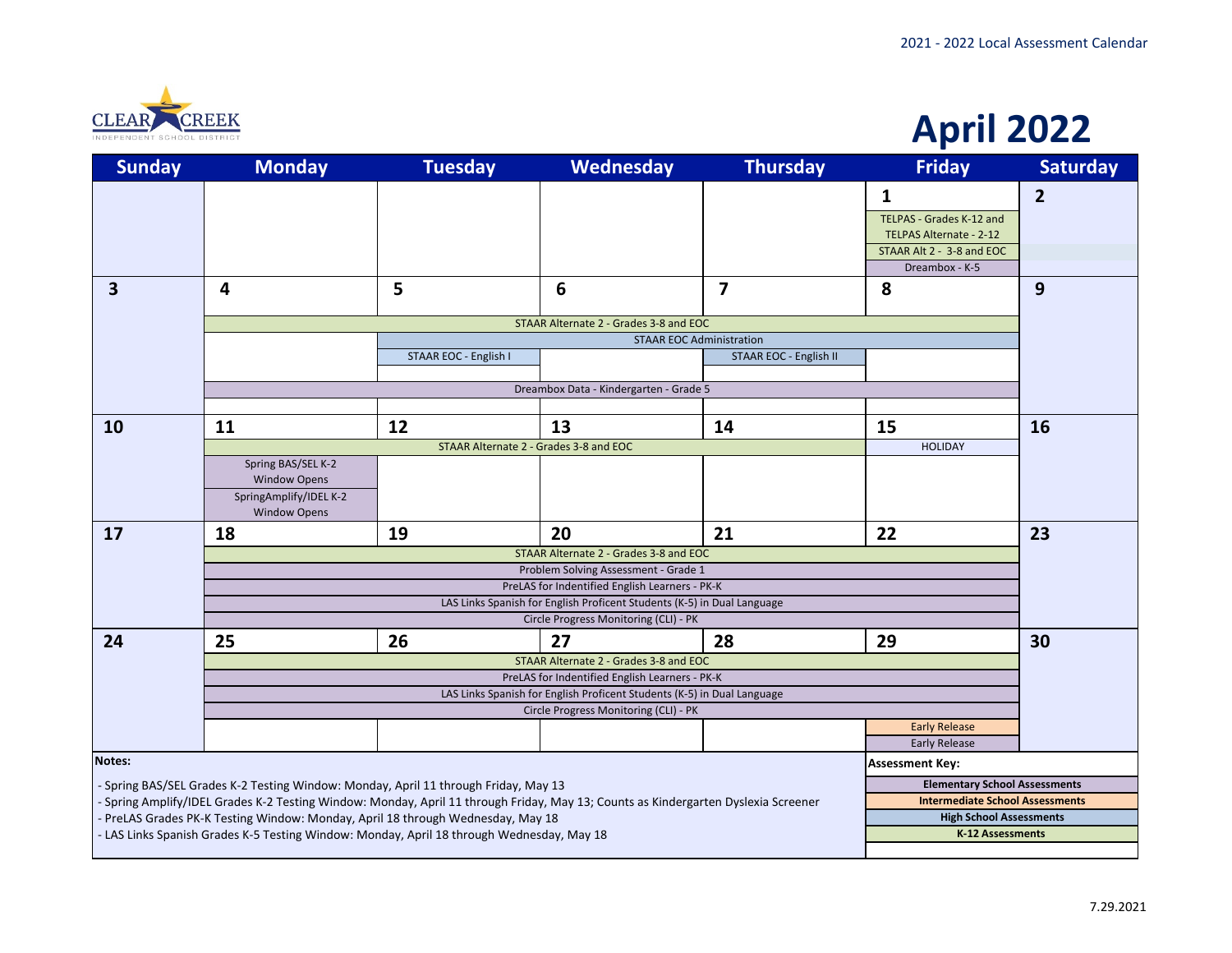

#### **May 2022**

| <b>Sunday</b> | <b>Monday</b>                                                                                                                      | <b>Tuesday</b>                                                          | Wednesday                                       | <b>Thursday</b>                | <b>Friday</b>                          | <b>Saturday</b> |  |  |  |
|---------------|------------------------------------------------------------------------------------------------------------------------------------|-------------------------------------------------------------------------|-------------------------------------------------|--------------------------------|----------------------------------------|-----------------|--|--|--|
| $\mathbf{1}$  | $\mathbf{2}$                                                                                                                       | 3                                                                       | 4                                               | 5                              | 6                                      | 7               |  |  |  |
|               |                                                                                                                                    |                                                                         | End-of-Year Math - Grade 2                      |                                |                                        |                 |  |  |  |
|               | AP Japanese Lang and Culture                                                                                                       | AP Environmental Science                                                | AP English Lit and Comp                         | AP Human Geography             | AP Eureopen History                    |                 |  |  |  |
|               | AP US Government and Politics                                                                                                      | AP Psychology                                                           | AP Comp Gov & Politics                          | <b>AP Macroeconomics</b>       | AP US History                          |                 |  |  |  |
|               | AP Chemistry                                                                                                                       |                                                                         | AP Computer Science A                           | <b>AP Seminar</b>              | AP Art History                         |                 |  |  |  |
|               | AP Spanish Lit and Culture                                                                                                         |                                                                         |                                                 | <b>AP Statistics</b>           | AP Microeconomics                      |                 |  |  |  |
|               |                                                                                                                                    | STAAR EOC - Algebra I                                                   | <b>STAAR EOC - Biology</b>                      | <b>STAAR EOC - US History</b>  | AP Art and Design Portfolios           |                 |  |  |  |
|               |                                                                                                                                    |                                                                         |                                                 | <b>STAAR Science - Grade 8</b> | <b>STAAR Social Studies - Grade 8</b>  |                 |  |  |  |
|               |                                                                                                                                    |                                                                         | Dreambox Data - Kindergarten - Grade 5          |                                |                                        |                 |  |  |  |
|               | PreLAS for Indentified English Learners - PK-K                                                                                     |                                                                         |                                                 |                                |                                        |                 |  |  |  |
|               | LAS Links Spanish for English Proficent Students (K-5) in Dual Language                                                            |                                                                         |                                                 |                                |                                        |                 |  |  |  |
|               |                                                                                                                                    |                                                                         | Circle Progress Monitoring (CLI) - PK           |                                |                                        |                 |  |  |  |
| 8             | 9                                                                                                                                  | 10                                                                      | 11                                              | 12                             | 13                                     | 14              |  |  |  |
|               |                                                                                                                                    |                                                                         | <b>STAAR EOC Administration Make-ups</b>        |                                |                                        |                 |  |  |  |
|               |                                                                                                                                    |                                                                         | <b>STAAR Grades 3-8 Administration Make-ups</b> |                                |                                        |                 |  |  |  |
|               | <b>AP Calculus AB</b>                                                                                                              | STAAR Math - Grades 3-5                                                 | STAAR Reading - Grades 3-5                      | STAAR Science - Grade 5        | BAS/SEL K-2 Window Closes              |                 |  |  |  |
|               | <b>AP Calculus BC</b>                                                                                                              | STAAR Math - Grades 6-8                                                 | <b>STAAR Reading - Grades 6-8</b>               | AP French Lang & Culture       | Amp/IDEL K-2 Window Closes             |                 |  |  |  |
|               | AP Computer Science Prin                                                                                                           | AP English Lang and Comp                                                | AP Chinese Lang & Culture                       | AP World History               | AP German Lang and Culture             |                 |  |  |  |
|               | AP Italian Lang & Culture                                                                                                          | AP Physics C: Mechanics                                                 | AP Spanish Lang and Culture                     | AP Physics 1: Algebra-Based    | <b>AP Music Theory</b>                 |                 |  |  |  |
|               |                                                                                                                                    | AP Physics C: Electricty &                                              | <b>AP Biology</b>                               |                                | AP Latin                               |                 |  |  |  |
|               |                                                                                                                                    | Magnetism                                                               |                                                 |                                | AP Physics 2 : Algebra-Based           |                 |  |  |  |
|               | PreLAS for Indentified English Learners - PK-K                                                                                     |                                                                         |                                                 |                                |                                        |                 |  |  |  |
|               | LAS Links Spanish for English Proficent Students (K-5) in Dual Language                                                            |                                                                         |                                                 |                                |                                        |                 |  |  |  |
|               | Dreambox Data - Kindergarten - Grade 5                                                                                             |                                                                         |                                                 |                                |                                        |                 |  |  |  |
|               |                                                                                                                                    |                                                                         | Circle Progress Monitoring (CLI) - PK           |                                |                                        |                 |  |  |  |
| 15            | 16                                                                                                                                 | 17                                                                      | 18                                              | 19                             | 20                                     | 21              |  |  |  |
|               |                                                                                                                                    |                                                                         | <b>STAAR Grades 3-8 Administration Make-ups</b> |                                |                                        |                 |  |  |  |
|               |                                                                                                                                    |                                                                         | End-of-Year Science - Grades 3 and 4            |                                |                                        |                 |  |  |  |
|               |                                                                                                                                    |                                                                         | Dreambox Data - Kindergarten - Grade 5          |                                |                                        |                 |  |  |  |
|               |                                                                                                                                    | PreLAS for Indentified English Learners - PK-K                          |                                                 |                                | BAS/SEL K-2 Scores in Aware            |                 |  |  |  |
|               |                                                                                                                                    | LAS Links Spanish for English Proficent Students (K-5) in Dual Language |                                                 |                                |                                        |                 |  |  |  |
| 22            | 23                                                                                                                                 | 24                                                                      | 25                                              | 26                             | 27                                     | 28              |  |  |  |
|               | Dreambox - K-5                                                                                                                     |                                                                         |                                                 | Semester 2 Ends                | <b>Teacher Work Day</b>                |                 |  |  |  |
|               |                                                                                                                                    |                                                                         |                                                 | <b>Early Release</b>           |                                        |                 |  |  |  |
| 29            | 30                                                                                                                                 | 31                                                                      |                                                 |                                |                                        |                 |  |  |  |
|               | <b>HOLIDAY</b>                                                                                                                     |                                                                         |                                                 |                                |                                        |                 |  |  |  |
| Notes:        |                                                                                                                                    |                                                                         |                                                 |                                | <b>Assessment Key:</b>                 |                 |  |  |  |
|               | - Spring BAS/SEL Grades K-2 Testing Window: Monday, April 11 through Friday, May 13                                                |                                                                         |                                                 |                                | <b>Elementary School Assessments</b>   |                 |  |  |  |
|               | - Spring Amplify/IDEL Grades K-2 Testing Window: Monday, April 11 through Friday, May 13; Counts as Kindergarten Dyslexia Screener |                                                                         |                                                 |                                | <b>Intermediate School Assessments</b> |                 |  |  |  |
|               | - Last day to enter BAS/SEL Grades K-2 Scores in Eduphoria Aware: Friday, May 20                                                   |                                                                         |                                                 |                                | <b>High School Assessments</b>         |                 |  |  |  |
|               | - PreLAS Grades PK-K Testing Window: Monday, April 18 through Wednesday, May 18                                                    |                                                                         |                                                 |                                | <b>K-12 Assessments</b>                |                 |  |  |  |
|               |                                                                                                                                    |                                                                         |                                                 |                                |                                        |                 |  |  |  |

- LAS Links Spanish Grades K-5 Testing Window: Monday, April 18 through Wednesday, May 18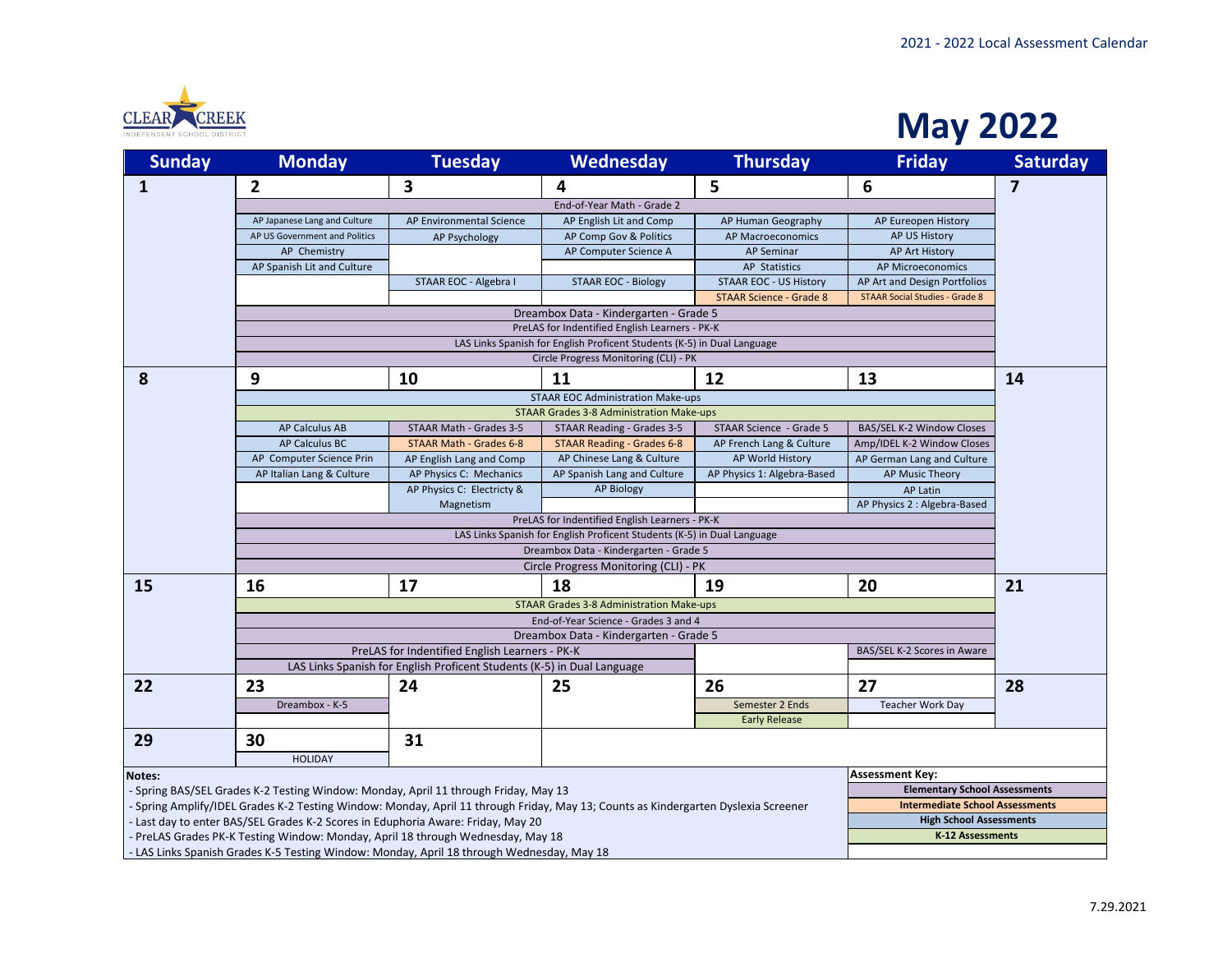

## **June 2022**

| <b>Sunday</b>  | <b>Monday</b>  | <b>Tuesday</b>              | Wednesday                                                                                       | <b>Thursday</b>                                            | <b>Friday</b>           | <b>Saturday</b>                                                          |
|----------------|----------------|-----------------------------|-------------------------------------------------------------------------------------------------|------------------------------------------------------------|-------------------------|--------------------------------------------------------------------------|
|                |                |                             | $\mathbf{1}$                                                                                    | $\overline{\mathbf{2}}$                                    | $\overline{\mathbf{3}}$ | $\overline{\mathbf{r}}$                                                  |
| $5\phantom{a}$ | $6\phantom{1}$ | $\overline{\mathbf{z}}$     | 8                                                                                               | 9                                                          | 10                      | 11                                                                       |
| 12             | 13             | 14                          | 15                                                                                              | 16                                                         | 17                      | 18                                                                       |
| 19             | 20             | 21<br>STAAR EOC - English I | 22<br><b>STAAR EOC Administration</b><br>STAAR EOC - Algebra 1<br><b>STAAR EOC - US History</b> | 23<br>STAAR EOC - English II<br><b>STAAR EOC - Biology</b> | 24                      | 25                                                                       |
| 26             | 27             | 28                          | 29                                                                                              | 30                                                         |                         |                                                                          |
| <b>Notes:</b>  |                |                             |                                                                                                 |                                                            | <b>Assessment Key:</b>  |                                                                          |
|                |                |                             |                                                                                                 |                                                            |                         | <b>Elementary School Assessments</b>                                     |
|                |                |                             |                                                                                                 |                                                            |                         | <b>Intermediate School Assessments</b><br><b>High School Assessments</b> |
|                |                |                             |                                                                                                 |                                                            |                         | <b>K-12 Assessments</b>                                                  |
|                |                |                             |                                                                                                 |                                                            |                         |                                                                          |